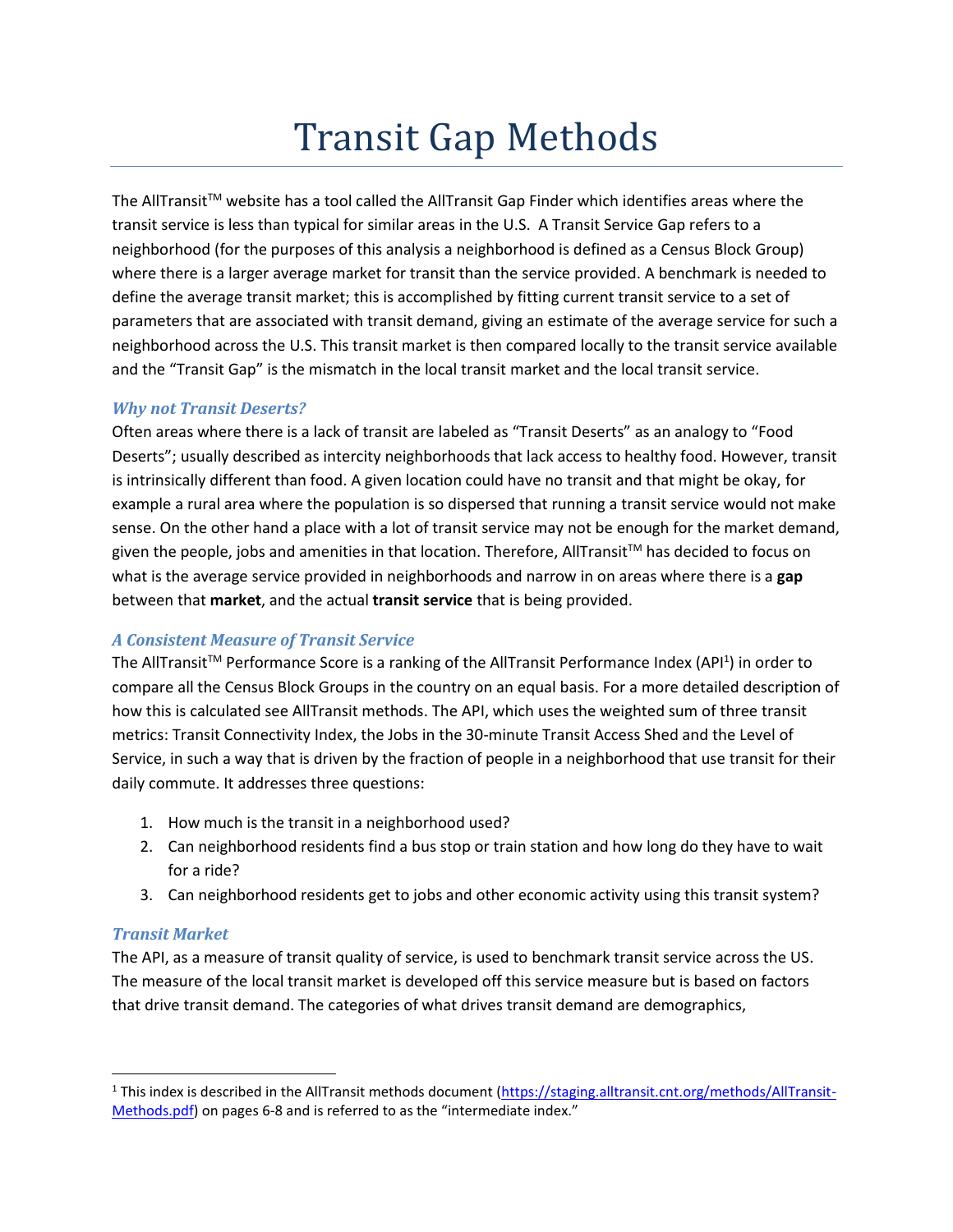employment, commerce and urban form<sup>2</sup>. AllTransit examines the relationships between these local characteristics and how well they are served to develop a weighted sum of these variables to estimate the market in a given neighborhood.

# *Finding the Transit Market or Benchmark*

 $\overline{a}$ 

Rather than try and find the weighting for the market demand inputs to estimate demand (since we have no way of knowing actual demand for transit) AllTransit has focused on how much service is provided to every neighborhood, and has developed weighting for each transit market input so as to estimate the average service provided relative to the combination of demand inputs. While this assumes that the transit providers do their best to provide service that matches demand, we know that the match is not perfect for every neighborhood, and this is why AllTransit set about to find the underserved neighborhoods.

<span id="page-1-0"></span>



<https://staging.alltransit.cnt.org/methods/Transit%20Service%20Gap%20Technical%20Documentation.pdf>

<sup>2</sup> For a complete breakdown of the variable used see **Error! Reference source not found.** the "Transit Gap Technical Documentation" document.